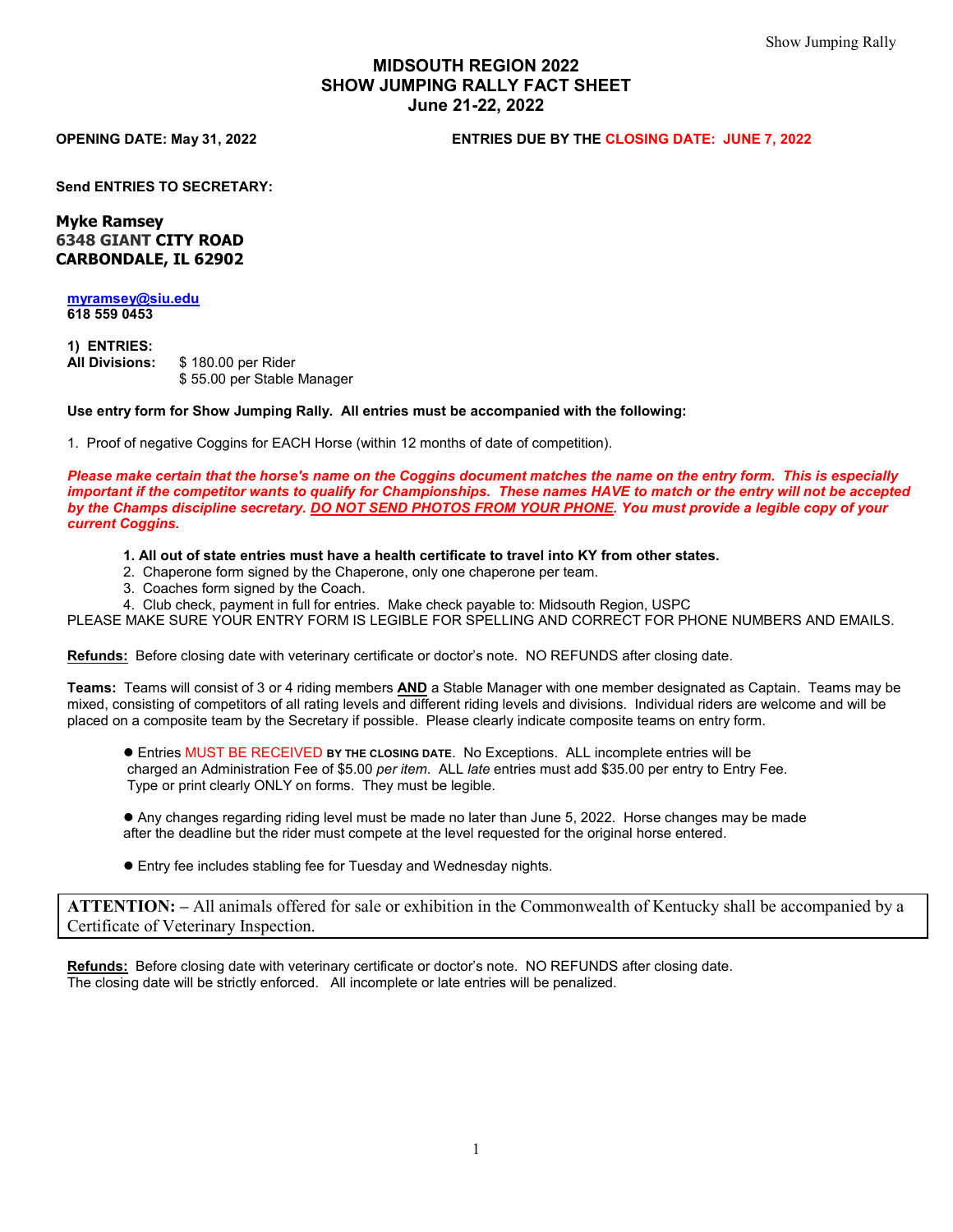### **The phases of competition for all divisions will include 3 rounds:**

#### **STARTER AND INTRODUCTORY**

Round/course 1 - Regular knockdown round Round/course 2 - Regular knockdown round with Equitation Score Round/course 3 – Regular knockdown round

### **DEVELOPING HORSE & RIDER, HORSE I, II, III, IV**

Round/course 1 – Power and Speed Round/course 2 – Regular knockdown round with Equitation Round/course 3 – Regular knockdown round with Jump Off – Table II..2B (riders stay in ring for Jump Off)

#### **Qualifying Divisions:** Refer to the 2022 Show Jumping Rulebook for specific criteria regarding the size of the mount and jump heights.

#### □ Qualifying Divisions:

- \* Introductory: 2'6"
- \* Developing Horse/Rider: 2'9" 3"
- \* Advanced (which includes Large Pony)
- $*$  Regular includes Horse I:  $3' 3.3'$ 
	- Horse II: 3'3 3'6" Horse III: 3'6" - 3'9" Horse IV: 3'9" - 4"

## **Non-Qualifying Divisions:**

- □ Non-Qualifying Divisions are:
	- Starter: 2' verticals and oxers
- □ Competitors entered in the Non-Qualifying division are not eligible for the USPC Show Jumping National Championships.
- $\Box$  The Non-Qualifying Divisions are designed to encourage greater participation in the sport.

 Equitation Round at Show Jumping Rally: During Round 2, the judge will look for riders to demonstrate a plan, a basic balanced position and a consistent and appropriate pace throughout the jumping round. This may be adjusted for the lower levels.

### **2) TENTATIVE TIME SCHEDULE:**

| TUESDAY, JUNE 21   | 8:30                                                                            | A.M.       | 'Horse' stall set up (NOT tack stall) and Equipment drop off          |
|--------------------|---------------------------------------------------------------------------------|------------|-----------------------------------------------------------------------|
|                    | 10:00                                                                           | A.M.       | Briefing for Horse Management Judges ONLY                             |
|                    |                                                                                 | 12:00 NOON | Rally Officially Starts - ALL parents, coaches, chaperones,           |
|                    |                                                                                 |            | friends, etc. MUST leave the barn area.                               |
|                    |                                                                                 |            | Penalties may be assessed.                                            |
|                    |                                                                                 |            | Tack stall set up begins.                                             |
|                    | 1:00                                                                            | P.M.       | Competitor/Coach/Parent/Chaperone/Volunteer                           |
|                    |                                                                                 |            | Briefing and Helmet Check - Bring ALL helmets being<br>used for Rally |
|                    | 4:00                                                                            | P.M.       | 'Jog Out' for Soundness                                               |
|                    | 4:30                                                                            | P.M.       | Evening Chores                                                        |
|                    | 5:30                                                                            | P.M.       | <b>Barn Closes</b>                                                    |
|                    |                                                                                 |            | Courses open for walking                                              |
| WEDNESDAY, JUNE 22 | These ride times are tentative as of date of publication of information packet. |            |                                                                       |
|                    |                                                                                 | 6:00 A.M.  | Grounds and Stables Open                                              |
|                    |                                                                                 | 7:30 A.M.  | Turnout Inspections begin                                             |
|                    |                                                                                 | 8:30 A.M.  | 'Round 1' begins in Ring A -                                          |
|                    |                                                                                 | 8:40 A.M.  | 'Round 2' begins in Ring B -                                          |
|                    | $12:00 - 1:00$ P.M.                                                             |            | Lunch Break<br>(approximately)                                        |
|                    |                                                                                 | 1:30 P.M.  | Course walk for Qualifying Div. 'Round 3'                             |
|                    |                                                                                 | 1:45 P.M.  | Course walk for Non-Qual, Div. 'Round 3'                              |
|                    |                                                                                 | 2:00 P.M.  | Safety Checks - Qualifying Division                                   |
|                    |                                                                                 |            | 'Round 3' – Ring B – Qualifying Division –                            |
|                    | $2:30$ P.M.                                                                     |            | Safety Checks - Non-Qualifying Division                               |
|                    |                                                                                 |            | 'Round 3' – Ring A – Non-Qualifying Div. –                            |
|                    | 6:00 P.M.                                                                       |            | Awards                                                                |
|                    |                                                                                 |            |                                                                       |